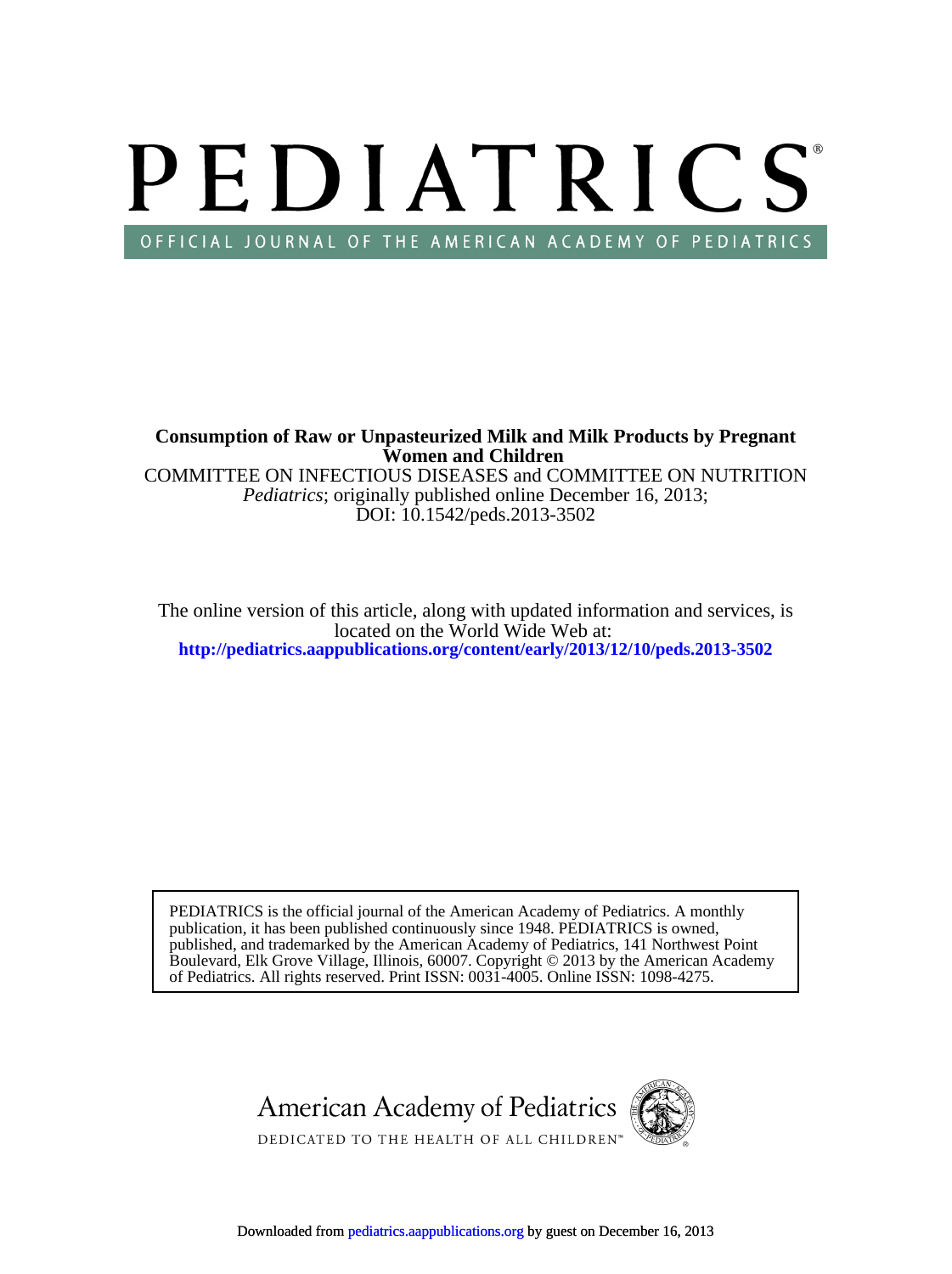Organizational Principles to Guide and Define the Child Health Care System and/or Improve the Health of all Children

#### POLICY STATEMENT

American Academy

DEDICATED TO THE HEALTH OF ALL CHILDREN"

of Pediatrics

## Consumption of Raw or Unpasteurized Milk and Milk Products by Pregnant Women and Children

COMMITTEE ON INFECTIOUS DISEASES and COMMITTEE ON NUTRITION

#### KEY WORDS

raw milk/milk products, unpasteurized milk/milk products, pregnant women, children

#### ABBREVIATIONS

AAP—American Academy of Pediatrics FDA—Food and Drug Administration

This document is copyrighted and is property of the American Academy of Pediatrics and its Board of Directors. All authors have filed conflict of interest statements with the American Academy of Pediatrics. Any conflicts have been resolved through a process approved by the Board of Directors. The American Academy of Pediatrics has neither solicited nor accepted any commercial involvement in the development of the content of this publication.

The recommendations in this statement do not indicate an exclusive course of treatment or serve as a standard of medical care. Variations, taking into account individual circumstances, may be appropriate.

All policy statements from the American Academy of Pediatrics automatically expire 5 years after publication unless reaffirmed, revised, or retired at or before that time.

www.pediatrics.org/cgi/doi/10.1542/peds.2013-3502 doi:10.1542/peds.2013-3502

PEDIATRICS (ISSN Numbers: Print, 0031-4005; Online, 1098-4275). Copyright © 2014 by the American Academy of Pediatrics

### abstract

Sales of raw or unpasteurized milk and milk products are still legal in at least 30 states in the United States. Raw milk and milk products from cows, goats, and sheep continue to be a source of bacterial infections attributable to a number of virulent pathogens, including *Listeria* monocytogenes, Campylobacter jejuni, Salmonella species, Brucella species, and *Escherichia coli* 0157. These infections can occur in both healthy and immunocompromised individuals, including older adults, infants, young children, and pregnant women and their unborn fetuses, in whom life-threatening infections and fetal miscarriage can occur. Efforts to limit the sale of raw milk products have met with opposition from those who are proponents of the purported health benefits of consuming raw milk products, which contain natural or unprocessed factors not inactivated by pasteurization. However, the benefits of these natural factors have not been clearly demonstrated in evidence-based studies and, therefore, do not outweigh the risks of raw milk consumption. Substantial data suggest that pasteurized milk confers equivalent health benefits compared with raw milk, without the additional risk of bacterial infections. The purpose of this policy statement was to review the risks of raw milk consumption in the United States and to provide evidence of the risks of infectious complications associated with consumption of unpasteurized milk and milk products, especially among pregnant women, infants, and children. Pediatrics 2014;133:175–179

#### **INTRODUCTION**

Foodborne illness accounts for substantial morbidity and mortality in the United States. Estimates suggest that each year, as many as 48 million Americans experience foodborne illness, accounting for 128 000 hospitalizations and 3000 deaths.<sup>1</sup> In addition, surveillance estimates by the Centers for Disease Control and Prevention demonstrated no overall improvement in the incidence of foodborne illness in the United States from 2006 to 2009.2 Among the most preventable of these foodborne illnesses are infections related to ingestion of raw or unpasteurized milk and milk products because of ubiquitous access to healthy, pasteurized milk and milk products, as well as legislation prohibiting the sale of raw dairy products in much of the United States. Reasons for the continued burden of disease related to raw or unpasteurized milk or milk products are primarily related to

**FREE**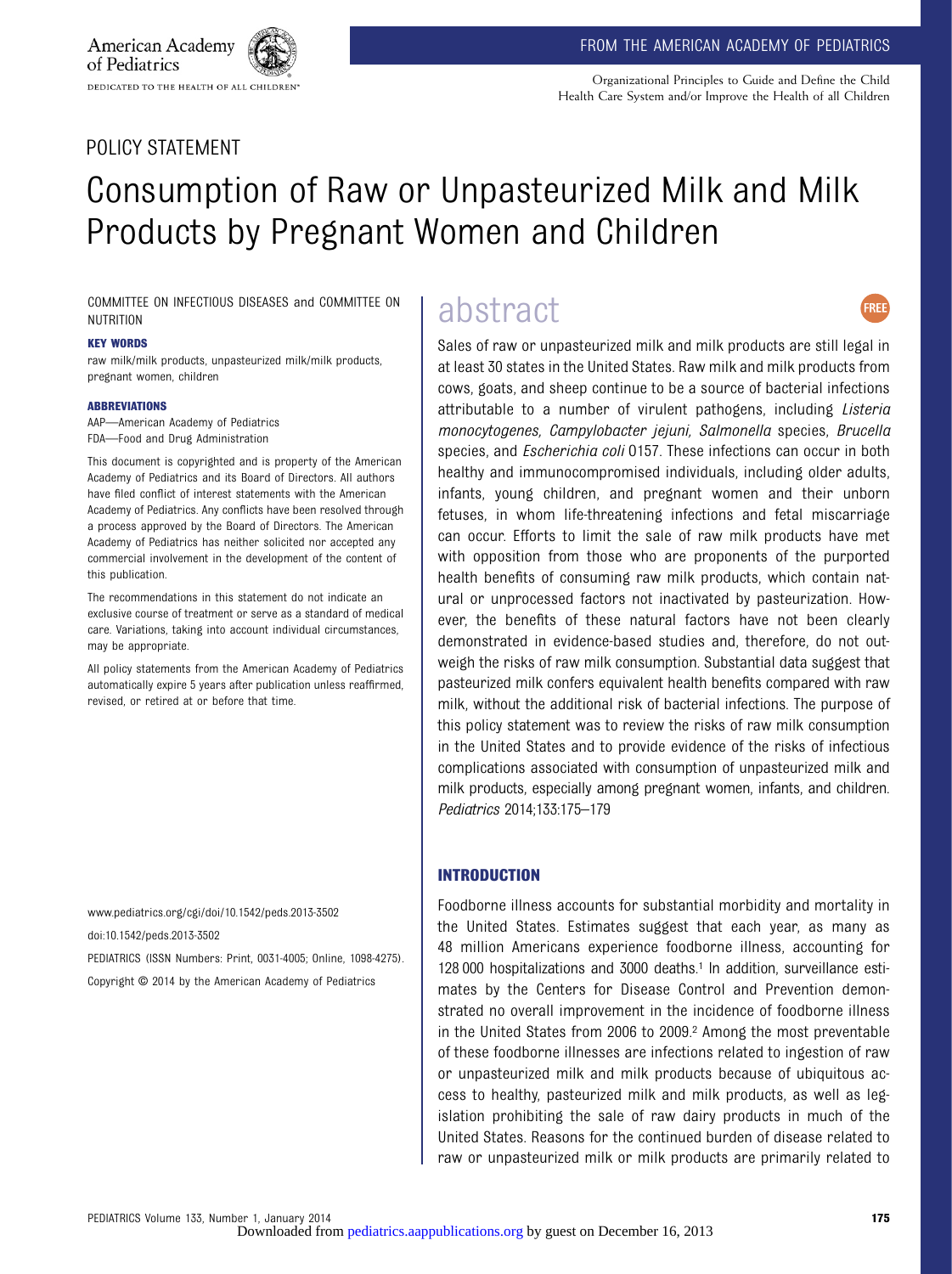misinformation regarding the purported benefits of these raw dairy products. Consumption of raw dairy products is especially risky among populations such as pregnant women, infants, the elderly, and immunocompromised individuals, who are most susceptible to infection with pathogens ingested in raw milk or milk products. Evidence demonstrates the overwhelming benefits to food safety conferred by pasteurization and consumption of pasteurized dairy products.

#### EPIDEMIOLOGY OF DISEASES CAUSED BY RAW OR UNPASTEURIZED MILK AND MILK PRODUCTS IN THE UNITED STATES

Before pasteurization of milk began in the United States in the 1920s, consumption of raw dairy products accounted for a significant proportion of foodborne illnesses among Americans and resulted in hundreds of outbreaks of tuberculosis and infections caused by bacteria, such as Brucella abortus, streptococcal species, and enteric pathogens.3 Although most milk and milk products consumed today in the United States are pasteurized, an estimated 1% to 3% of all dairy products consumed are not pasteurized. From 1998 through 2009 alone, consumption of raw milk or milk products in the United States resulted in 93 illness outbreaks, 1837 illnesses, 195 hospitalizations, and 2 deaths.<sup>4</sup> These foodborne illnesses were caused primarily by ingestion of raw milk or milk products contaminated with Escherichia coli O157, Campylobacter species, or Salmonella species. Seventy-nine percent of the outbreaks involved at least 1 person younger than 20 years.<sup>4</sup> In a second study, 121 dairy-associated foodborne illness outbreaks were identified in the United States from 1993 to 2006. Of these, 73 (60%) were associated with unpasteurized dairy products, resulting in 1571 cases, 202 hospitalizations, and

2 deaths; 60% of the patients were younger than 20 years. Thirteen percent of patients involved in raw milk or milk product foodborne illness outbreaks were hospitalized, compared with 1% of patients involved in outbreaks associated with pasteurized products. In addition, 55 (75%) of all 121 outbreaks occurred in 21 states that permitted the sale of unpasteurized dairy products.<sup>5</sup> Immigrant groups are another population at risk for illness from consumption of traditional foods made with raw milk.6,7

A number of pathogenic and opportunistic bacteria, parasites, and viruses (see Organisms Detected in Raw or Unpasteurized Milk or Milk Products) have been detected in raw milk or milk products.4–<sup>22</sup> In addition, patterns of dairy consumption appear to have affected the prevalence of illnesses associated with different dairy products. Among milk- or milk product–associated foodborne illness outbreaks reported to the Centers for Disease Control and Prevention between 1973 and 2009, 82% were attributable to raw milk or cheese. However, increasingly, recent illnesses associated with raw or unpasteurized cheese have been reported. This underscores the importance of all raw milk products as potential sources of illness.

Populations at highest risk of morbidity and mortality from foodborne illnesses include older adults, immunocompromised individuals, young infants, and children. The risks involved with infections attributable to consumption of raw milk and milk products are particularly high among pregnant women and their fetuses, as well as young children. For example, consumption of raw milk or milk products has been associated with a fivefold increase in toxoplasmosis among pregnant women<sup>23</sup>; listeriosis associated with high rates of stillbirths, preterm delivery, and neonatal infections, such as sep[sis and meningitis](http://pediatrics.aappublications.org/)<sup>6</sup>[;](http://pediatrics.aappublications.org/)

and E coli O157–associated diarrheal disease and hemolytic-uremic syndrome, primarily among young children.24 Between 17% and 33% of all cases of invasive disease attributable to Listeria monocytogenes in the United States occur among pregnant women, unborn fetuses, or newborn infants, a 13- to 17-fold increase compared with the general population.25–<sup>27</sup> Complications include a 20% risk of spontaneous abortion or stillbirth, with two-thirds of infants developing neonatal infection, including pneumonia, sepsis, or meningitis.28

#### GUIDELINES FOR SALES OF RAW OR UNPASTEURIZED MILK AND MILK PRODUCTS BY THE FOOD AND DRUG ADMINISTRATION AND INDIVIDUAL STATES

The modern pasteurization process consists of raising the temperature of milk to at least 161°F for more than 15 seconds, followed by rapid cooling. Since 1924, the Food and Drug Administration (FDA) has regulated the production, handling, transportation, processing, testing, and sale of milk in all 50 states in the United States. In 1987, the FDA prohibited the interstate shipment of raw milk for human consumption, effectively banning interstate commerce of raw milk or milk products. No federal agencies, however, including the FDA, have jurisdiction in the regulation and enforcement of milk sanitation within individual states. In 2011, the National Association of State Departments of Agriculture conducted a review demonstrating that 30 states allow raw milk sales, but only a few of these allow sales in grocery stores. In addition, the 1987 FDA ban on interstate raw dairy transport allows for an exception of cheese made from raw milk, provided the cheese has been aged a minimum of 60 days and is clearly labeled as unpasteurized. However, there is evidence that E coli can survive in cheese products even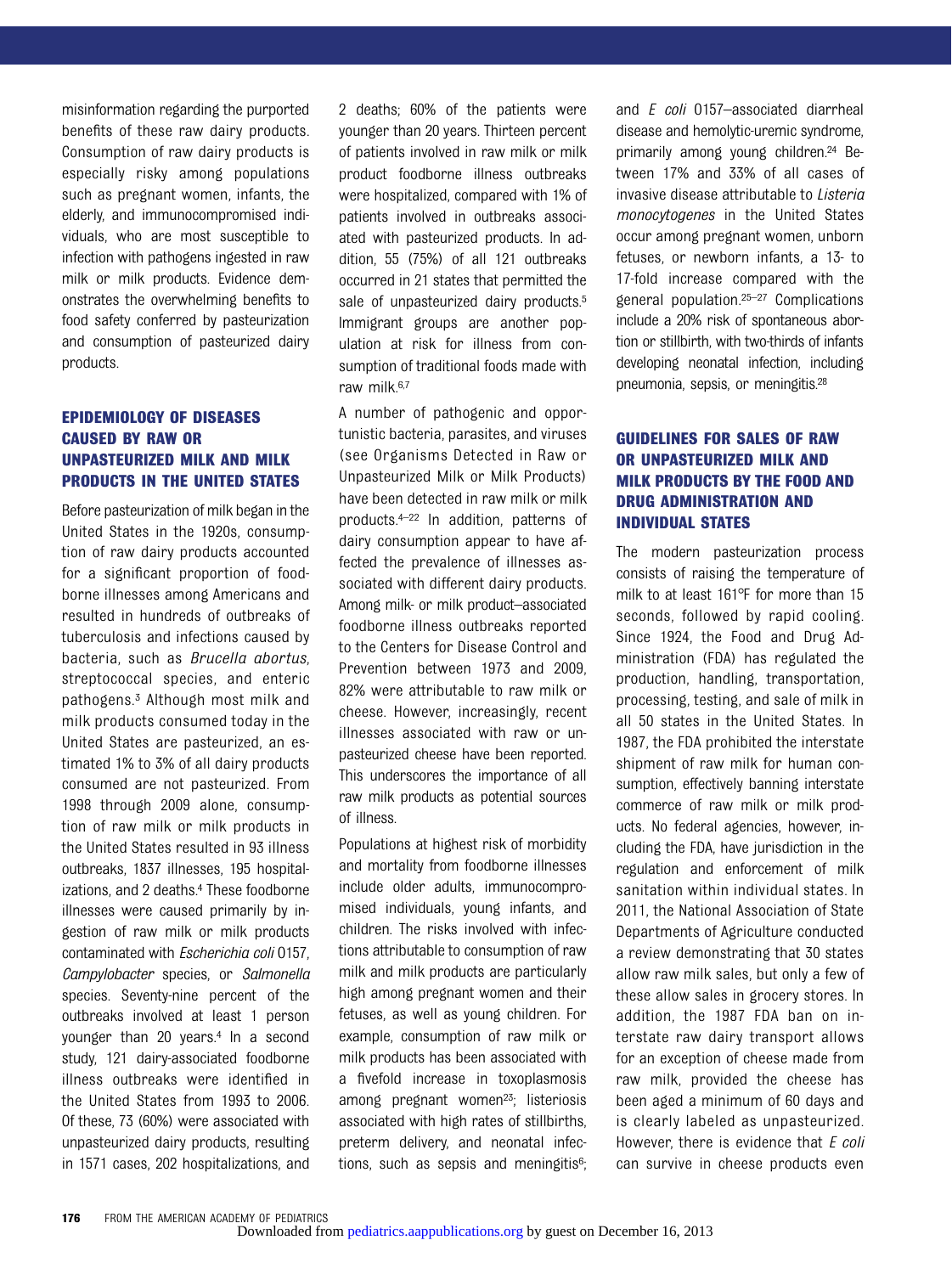after a 60-day aging period,<sup>29</sup> and recent outbreaks of E coli 0157 illness associated with such unpasteurized, aged cheese have been documented in Arizona, California, Colorado, and New Mexico.30

#### RISKS AND BENEFITS OF RAW VERSUS PASTEURIZED MILK AND MILK PRODUCTS

Infections associated with consumption of raw and unpasteurized milk and milk products are related to contamination with pathogenic and opportunistic organisms from a variety of sources. Contamination of raw milk occurs by a number of mechanisms, including direct contact with bovine fecal matter; transmission of organisms from bovine skin or hide; clinical or subclinical mastitis; primary bovine diseases, such as tuberculosis; environmental contamination; and contact with insects, animals, and humans, for example, by contamination from soiled clothing.

Proponents of the health benefits of raw or unpasteurized milk and milk products claim that pasteurization destroys or neutralizes important nutrients in milks, such as proteins, carbohydrates, calcium, vitamins, and enzymes.31–<sup>33</sup> For example, claims that consumption of raw milk is not associated with lactose intolerance and that destruction of lactase by pasteurization of milk leads to lactose intolerance have not been substantiated by independent studies.34–<sup>37</sup> Other claims purporting links between pasteurized milk and autism, allergic reactions, and asthma have largely been based on testimonials or anecdotes and have not been demonstrated based on scientific data. In contrast, numerous scientific analyses have demonstrated that pasteurized milk and milk products contain equivalent levels of such nutrients compared with raw, unpasteurized milk and milk products.31–<sup>39</sup>

#### RECOMMENDATIONS FROM NATIONAL AND INTERNATIONAL ORGANIZATIONS REGARDING CONSUMPTION OF RAW OR UNPASTEURIZED MILK AND MILK **PRODUCTS**

Virtually all national and international advisory and regulatory committees related to food safety have strongly endorsed the principles of consuming only pasteurized milk and milk products. These include the American Medical Association, the American Veterinary Medical Association, the International Association for Food Protection, the National Environmental Health Association, the FDA, and the World Health Association. In January 2012, the US federal government denied a petition requesting federal-level legalization of all raw milk sales on the basis of its analysis of the scientific basis for the food safety benefits of pasteurization.40 The American Academy of Pediatrics

(AAP) has strongly endorsed the use of pasteurized milk in its 2012 Red Book.<sup>41</sup>

#### CONCLUSIONS

In summary, the AAP strongly supports the position of the FDA and other national and international associations in endorsing the consumption of only pasteurized milk and milk products for pregnant women, infants, and children. The AAP also endorses a ban on the sale of raw or unpasteurized milk and milk products throughout the United States, including the sale of certain raw milk cheeses, such as fresh cheeses, soft cheeses, and soft-ripened cheeses. This recommendation is based on the multiplicity of data regarding the burden of illness associated with consumption of raw and unpasteurized milk and milk products, especially among pregnant women, fetuses and newborn infants, and infants and young children, as well as the strong scientific evidence that pasteurization does not alter the nutritional valu[e of milk. The AAP also](http://pediatrics.aappublications.org/)

encourages pediatricians to contact their state representatives to support a ban on sale of raw milk and milk products. Additional resources containing information regarding the safety of pasteurization and the risks of consuming raw or unpasteurized milk or milk products are provided in this statement.

#### ORGANISMS DETECTED IN RAW OR UNPASTEURIZED MILK OR MILK PRODUCTS

#### Bacteria

Brucella species Campylobacter jejuni Coxiella burnetii Cryptosporidium species Enterotoxigenic Staphylococcus aureus Listeria monocytogenes Mycobacterium bovis Salmonella species Escherichia coli Shiga toxin-producing E coli (STEC [eg, E coli 0157]) Enterohemorrhagic E coli (EHEC) Enterotoxigenic E coli (ETEC) Shigella species Yersinia entercolitica Parasites

Giardia species

Viruses Norovirus Rabies Vaccinia

#### RESOURCES

- <http://www.realrawmilkfacts.com/>
- [www.cdc.gov/foodsafety/rawmilk/](www.cdc.gov/foodsafety/rawmilk/raw-milk-index.html) [raw-milk-index.html](www.cdc.gov/foodsafety/rawmilk/raw-milk-index.html)
- [http://www.fda.gov/Food/Food](http://www.fda.gov/Food/FoodborneIllnessContaminants/BuyStoreServeSafeFood/ucm277854.htm)[borneIllnessContaminants/BuyStore-](http://www.fda.gov/Food/FoodborneIllnessContaminants/BuyStoreServeSafeFood/ucm277854.htm)[ServeSafeFood/ucm277854.htm](http://www.fda.gov/Food/FoodborneIllnessContaminants/BuyStoreServeSafeFood/ucm277854.htm)
- FDA "Grade 'A' Pasteurized Milk Ordinance." 2011 Revision: [http://www.](http://www.fda.gov/downloads/Food/GuidanceRegulation/UCM291757.pdf) [fda.gov/downloads/Food/Guidance-](http://www.fda.gov/downloads/Food/GuidanceRegulation/UCM291757.pdf)[Regulation/UCM291757.pdf](http://www.fda.gov/downloads/Food/GuidanceRegulation/UCM291757.pdf)
- FoodSafety.gov "Myths About Raw Milk": [www.foodsafety.gov/keep/types/](www.foodsafety.gov/keep/types/milk) [milk](www.foodsafety.gov/keep/types/milk)
- [www.nationaldairycouncil.org/site](www.nationaldairycouncil.org/sitecollectiondocuments/research/dairy_council_digests/2011/dcd11-1w.pdf)[collectiondocuments/research/](www.nationaldairycouncil.org/sitecollectiondocuments/research/dairy_council_digests/2011/dcd11-1w.pdf) [dairy\\_council\\_digests/2011/dcd11-](www.nationaldairycouncil.org/sitecollectiondocuments/research/dairy_council_digests/2011/dcd11-1w.pdf) [1w.pdf](www.nationaldairycouncil.org/sitecollectiondocuments/research/dairy_council_digests/2011/dcd11-1w.pdf)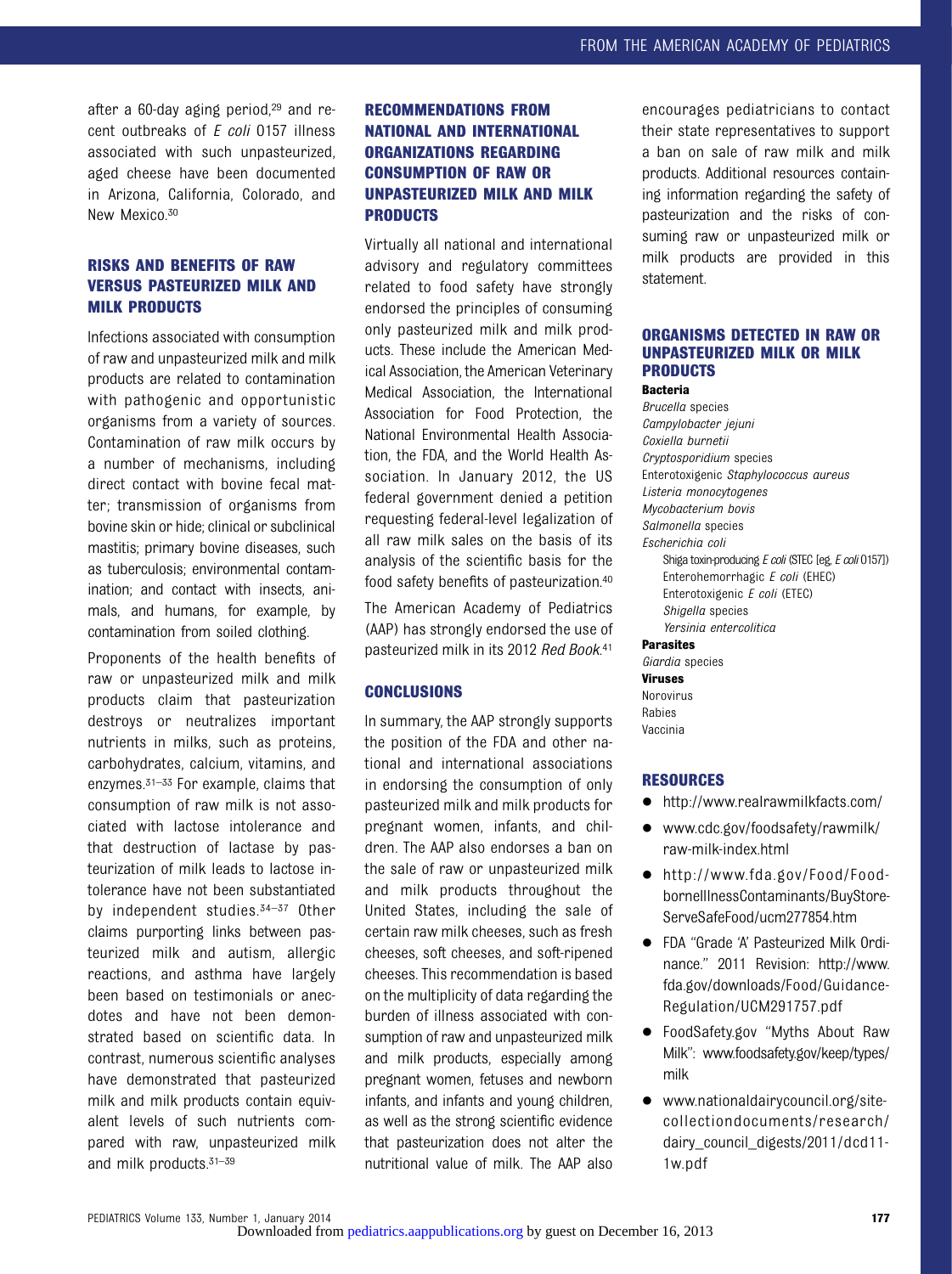#### LEAD AUTHORS

Yvonne A. Maldonado, MD, FAAP Mary P. Glode, MD, FAAP Jatinder Bhatia, MD, FAAP

#### COMMITTEE ON INFECTIOUS DISEASES, 2012–2013

Michael T. Brady, MD, FAAP, Chairperson – Red Book Associate Editor Carrie L. Byington, MD, FAAP H. Dele Davies, MD, FAAP Kathryn M. Edwards, MD, FAAP Mary P. Glode, MD, FAAP Mary Anne Jackson, MD, FAAP - Red Book Associate Editor Harry L. Keyserling, MD, FAAP Yvonne A. Maldonado, MD, FAAP Dennis L. Murray, MD, FAAP Walter A. Orenstein, MD, FAAP Gordon E. Schutze, MD, FAAP Rodney E. Willoughby, MD, FAAP Theoklis E. Zaoutis, MD, FAAP

#### LIAISONS

Marc A. Fischer, MD, FAAP - Centers for Disease Control and Prevention Bruce Gellin, MD – National Vaccine Program  $O$ *ffice* 

Richard L. Gorman, MD, FAAP – National Institutes of Health Lucia Lee, MD, FAAP - Food and Drug Administration R. Douglas Pratt, MD – Food and Drug Administration Jennifer S. Read, MD, FAAP - Food and Drug Administration Joan Robinson, MD – Canadian Pediatric Society Marco Aurelio Palazzi Safadi, MD – Sociedad Latinoamericana de Infectologia Pediatrica (SLIPE) Jane Seward, MBBS, MPH, FAAP  $-$  Centers for Disease Control and Prevention Jeffrey R. Starke, MD, FAAP – American Thoracic Society Geoffrey Simon, MD, FAAP – Committee on Practice Ambulatory Medicine Tina Q. Tan, MD, FAAP – Pediatric Infectious Diseases Society

#### EX OFFICIO

Henry H. Bernstein, DO, FAAP – Red Book Online Associate Editor David W. Kimberlin, MD, FAAP – Red Book Editor Sarah S. Long, MD, FAAP - Red Book Associate Editor H. Cody Meissner, MD, FAAP - Visual Red Book Associate Editor

#### STAFF

Jennifer Frantz, MPH

#### COMMITTEE ON NUTRITION, 2012– 2013

Jatinder J.S. Bhatia, MD, FAAP, Chairperson Steven A. Abrams, MD, FAAP Mark R. Corkins, MD, FAAP Sarah D. de Ferranti, MD, FAAP Neville H. Golden, MD, FAAP Sheela N. Magge, MD, FAAP Sarah Jane Schwarzenberg, MD, FAAP

#### LIAISONS

Jeff Critch, MD – Canadian Pediatric Society Laurence Grummer-Strawn, PhD – Centers for Disease Control and Prevention Rear Admiral Van S. Hubbard, MD, PhD, FAAP – National Institutes of Health Benson M. Silverman, MD – Food and Drug Administration Valery Soto, MS, RD, LD  $-$  US Department of **Agriculture** 

#### **STAFF**

Debra L. Burrowes, MHA

#### REFERENCES

- 1. Centers for Disease Control and Prevention. Estimates of foodborne illness in the United States. Available at: [www.cdc.](www.cdc.gov/foodborneburden/) [gov/foodborneburden/.](www.cdc.gov/foodborneburden/) Accessed April 17, 2013
- 2. Centers for Disease Control and Prevention. Trends in foodborne illness in the United States. Available at: [www.cdc.gov/](www.cdc.gov/foodborneburden/trends-in-foodborne-illness.html) [foodborneburden/trends-in-foodborne-ill](www.cdc.gov/foodborneburden/trends-in-foodborne-illness.html)[ness.html.](www.cdc.gov/foodborneburden/trends-in-foodborne-illness.html) Accessed April 17, 2013
- 3. Centers for Disease Control and Prevention. What is the history of the recommendation for pasteurization in the United States? Available at: [http://www.cdc.](http://www.cdc.gov/foodsafety/rawmilk/raw-milk-questions-and-answers.html&tnqh_x0023;history) [gov/foodsafety/rawmilk/raw-milk-questions](http://www.cdc.gov/foodsafety/rawmilk/raw-milk-questions-and-answers.html&tnqh_x0023;history)[and-answers.html#history.](http://www.cdc.gov/foodsafety/rawmilk/raw-milk-questions-and-answers.html&tnqh_x0023;history) Accessed November 12, 2013
- 4. Centers for Disease Control and Prevention. How many outbreaks are related to raw milk? Available at: [http://www.cdc.gov/food](http://www.cdc.gov/foodsafety/rawmilk/raw-milk-questions-and-answers.html&tnqh_x0023;related-outbreaks)[safety/rawmilk/raw-milk-questions-and](http://www.cdc.gov/foodsafety/rawmilk/raw-milk-questions-and-answers.html&tnqh_x0023;related-outbreaks)[answers.html#related-outbreaks.](http://www.cdc.gov/foodsafety/rawmilk/raw-milk-questions-and-answers.html&tnqh_x0023;related-outbreaks) Accessed November 12, 2013
- 5. Langer AJ, Ayers T, Grass J, Lynch M, Angulo FJ, Mahon BE; Centers for Disease Control

and Prevention. Nonpasteurized dairy products, disease outbreaks, and state laws-United States, 1993–2006. Emerg Infect Dis. 2012;18(3):385–391

- 6. MacDonald PDM, Whitwam RE, Boggs JD, et al. Outbreak of listeriosis among Mexican immigrants as a result of consumption of illicitly produced Mexican-style cheese. Clin Infect Dis. 2005;40(5):677–682
- 7. Centers for Disease Control and Prevention (CDC). Outbreak of listeriosis associated with homemade Mexican-style cheese— North Carolina, October 2000-January 2001. MMWR Morb Mortal Wkly Rep. 2001;50(26): 560–562
- 8. D'Amico DJ, Donnelly CW. Microbiological quality of raw milk used for small-scale artisan cheese production in Vermont: effect of farm characteristics and practices. J Dairy Sci. 2010;93(1):134–147
- 9. Doyle MP, Roman DJ. Prevalence and survival of *Campylobacter jejuni* in unpasteurized milk. Appl Environ Microbiol. 1982;44(5):1154–11[58](http://pediatrics.aappublications.org/)
- 10. Gaya P, Medina M, Nuñez M. Enterobacteriaceae, coliforms, faecal coliforms and salmonellas in raw ewes' milk. J Appl Bacteriol. 1987;62(4):321–326
- 11. Houser BA, Donaldson SC, Kehoe SI, Heinrichs AJ, Jayarao BM. A survey of bacteriological quality and the occurrence of Salmonella in raw bovine colostrum. Foodborne Pathog Dis. 2008;5(6):853–858
- 12. Hussein HS, Sakuma T. Prevalence of shiga toxin-producing Escherichia coli in dairy cattle and their products. J Dairy Sci. 2005; 88(2):450–465
- 13. Jayarao BM, Donaldson SC, Straley BA, Sawant AA, Hegde NV, Brown JL. A survey of foodborne pathogens in bulk tank milk and raw milk consumption among farm families in Pennsylvania. J Dairy Sci. 2006;89(7): 2451–2458
- 14. Jayarao BM, Henning DR. Prevalence of foodborne pathogens in bulk tank milk. J Dairy Sci. 2001;84(10):2157–2162
- 15. Karns JS, Van Kessel JS, McCluskey BJ, Perdue ML. Prevalence of Salmonella enterica in bulk tank milk from US dairies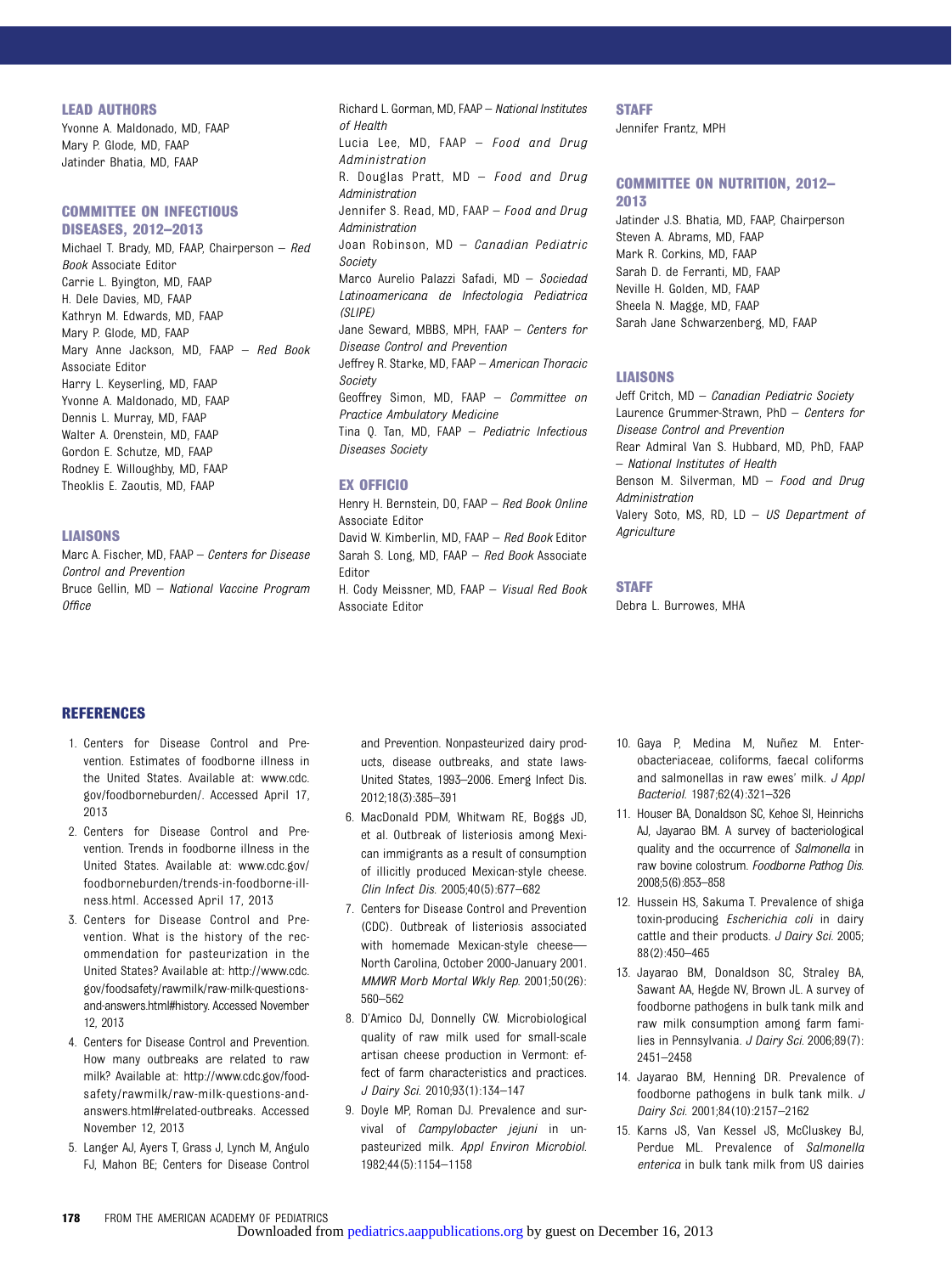as determined by polymerase chain reaction. J Dairy Sci. 2005;88(10):3475–3479

- 16. Kim SG, Kim EH, Lafferty CJ, Dubovi E. Coxiella burnetii in bulk tank milk samples, United States. Emerg Infect Dis. 2005;11(4):619–621
- 17. Massa S, Goffredo E, Altieri C, Natola K. Fate of Escherichia coli O157:H7 in unpasteurized milk stored at 8 degrees C. Lett Appl Microbiol. 1999;28(1):89–92
- 18. Oliver SP, Jayarao BM, Almeida RA. Foodborne pathogens in milk and the dairy farm environment: food safety and public health implications. Foodborne Pathog Dis. 2005;2(2):115–129
- 19. Pitt WM, Harden TJ, Hull RR. Behavior of Listeria monocytogenes in pasteurized milk during fermentation with lactic acid bacteria. J Food Prot. 2000;63(7):916–920
- 20. Rea MC, Cogan TM, Tobin S. Incidence of pathogenic bacteria in raw milk in Ireland. J Appl Bacteriol. 1992;73(4):331–336
- 21. Van Kessel JS, Karns JS, Gorski L, McCluskey BJ, Perdue ML. Prevalence of Salmonellae, Listeria monocytogenes, and fecal coliforms in bulk tank milk on US dairies. J Dairy Sci. 2004;87(9):2822–2830
- 22. Wang G, Zhao T, Doyle MP. Survival and growth of Escherichia coli O157:H7 in unpasteurized and pasteurized milk. J Food Prot. 1997;60(6):610–613
- 23. Jones JL, Dargelas V, Roberts J, Press C, Remington JS, Montoya JG. Risk factors for Toxoplasma gondii infection in the United States. Clin Infect Dis. 2009;49(6):878–884
- 24. Guh A, Phan Q, Nelson R, et al. Outbreak of Escherichia coli O157 associated with raw milk, Connecticut, 2008. Clin Infect Dis. 2010;51(12):1411–1417
- 25. Silver HM. Listeriosis during pregnancy. Obstet Gynecol Surv. 1998;53(12):737–740
- 26. Voelker R. Listeriosis outbreak prompts action—finally. JAMA. 2002;288(21):2675–2676
- 27. Silk BJ, Date KA, Jackson KA, et al. Invasive listeriosis in the Foodborne Diseases Active Surveillance Network (FoodNet), 2004-2009: further targeted prevention needed for higher-risk groups. Clin Infect Dis. 2012;54 (suppl 5):S396–S404
- 28. Mylonakis E, Paliou M, Hohmann EL, Calderwood SB, Wing EJ. Listeriosis during pregnancy: a case series and review of 222 cases. Medicine (Baltimore). 2002;81(4):260–269
- 29. Schlesser JE, Gerdes R, Ravishankar S, Madsen K, Mowbray J, Teo AY. Survival of a five-strain cocktail of Escherichia coli O157:H7 during the 60-day aging period of cheddar cheese made from unpasteurized milk. J Food Prot. 2006;69(5):990–998
- 30. Centers for Disease Control and Prevention. Investigation update: multistate outbreak of *E. coli* 0157:H7 infections associated with cheese. Available at: [www.](www.cdc.gov/ecoli/2010/cheese0157/index.html) [cdc.gov/ecoli/2010/cheese0157/index.html.](www.cdc.gov/ecoli/2010/cheese0157/index.html) Accessed April 17, 2013
- 31. Newkirk R, Hedberg C, Bender J. Establishing a milkborne disease outbreak profile: potential food defense implications. Foodborne Pathog Dis. 2011;8(3):433–437
- 32. Jay-Russell MT. Raw (unpasteurized) milk: are health-conscious consumers making an unhealthy choice? Clin Infect Dis. 2010; 51(12):1418–1419
- 33. Oliver SP, Boor KJ, Murphy SC, Murinda SE. Food safety hazards associated with consumption of raw milk. Foodborne Pathog Dis. 2009;6(7):793–806
- 34. Lin MY, Savaiano D, Harlander S. Influence of nonfermented dairy products containing bacterial starter cultures on lactose maldigestion in humans. J Dairy Sci. 1991;74 (1):87–95
- 35. McBean LD, Miller GD. Allaying fears and fallacies about lactose intolerance. J Am Diet Assoc. 1998;98(6):671–676
- 36. Onwulata CI, Rao DR, Vankineni P. Relative efficiency of yogurt, sweet acidophilus milk, hydrolyzed-lactose milk, and a commercial lactase tablet in alleviating lactose maldigestion. Am J Clin Nutr. 1989;49(6): 1233–1237
- 37. Savaiano DA, AbouElAnouar A, Smith DE, Levitt MD. Lactose malabsorption from yogurt, pasteurized yogurt, sweet acidophilus milk, and cultured milk in lactase-deficient individuals. Am J Clin Nutr. 1984;40(6): 1219–1223
- 38. Lejeune JT, Rajala-Schultz PJ. Food safety: unpasteurized milk: a continued public health threat. Clin Infect Dis. 2009;48(1):93-100
- 39. US Department of Health and Human Services, US Food and Drug Administration, Center for Food Safety and Applied Nutrition. Sale/consumption of raw milkposition statement (M-I-03-4). March 19, 2003. Available at: [www.fda.gov/Food/Gui](www.fda.gov/Food/GuidanceRegulation/GuidanceDocumentsRegulatoryInformation/Milk/ucm079103.htm)[danceRegulation/GuidanceDocumentsRegu](www.fda.gov/Food/GuidanceRegulation/GuidanceDocumentsRegulatoryInformation/Milk/ucm079103.htm)[latoryInformation/Milk/ucm079103.htm](www.fda.gov/Food/GuidanceRegulation/GuidanceDocumentsRegulatoryInformation/Milk/ucm079103.htm). Accessed April 17, 2013
- 40. McKalip D. Official White House response to legalize raw milk sales on a federal level. Available at: [https://petitions.whitehouse.](https://petitions.whitehouse.gov/response/food-safety-and-raw-milk) [gov/response/food-safety-and-raw-milk.](https://petitions.whitehouse.gov/response/food-safety-and-raw-milk) Accessed April 17, 2013
- 41. American Academy of Pediatrics. Prevention of disease from potentially contaminated food products. In: Pickering LK, Baker CJ, Kimberlin DW, Long SS, eds. Red Book: 2012 Report of the Committee on Infectious Diseases. 28th ed. Elk Grove Village, IL: American Academy of Pediatrics; 2012:917–918